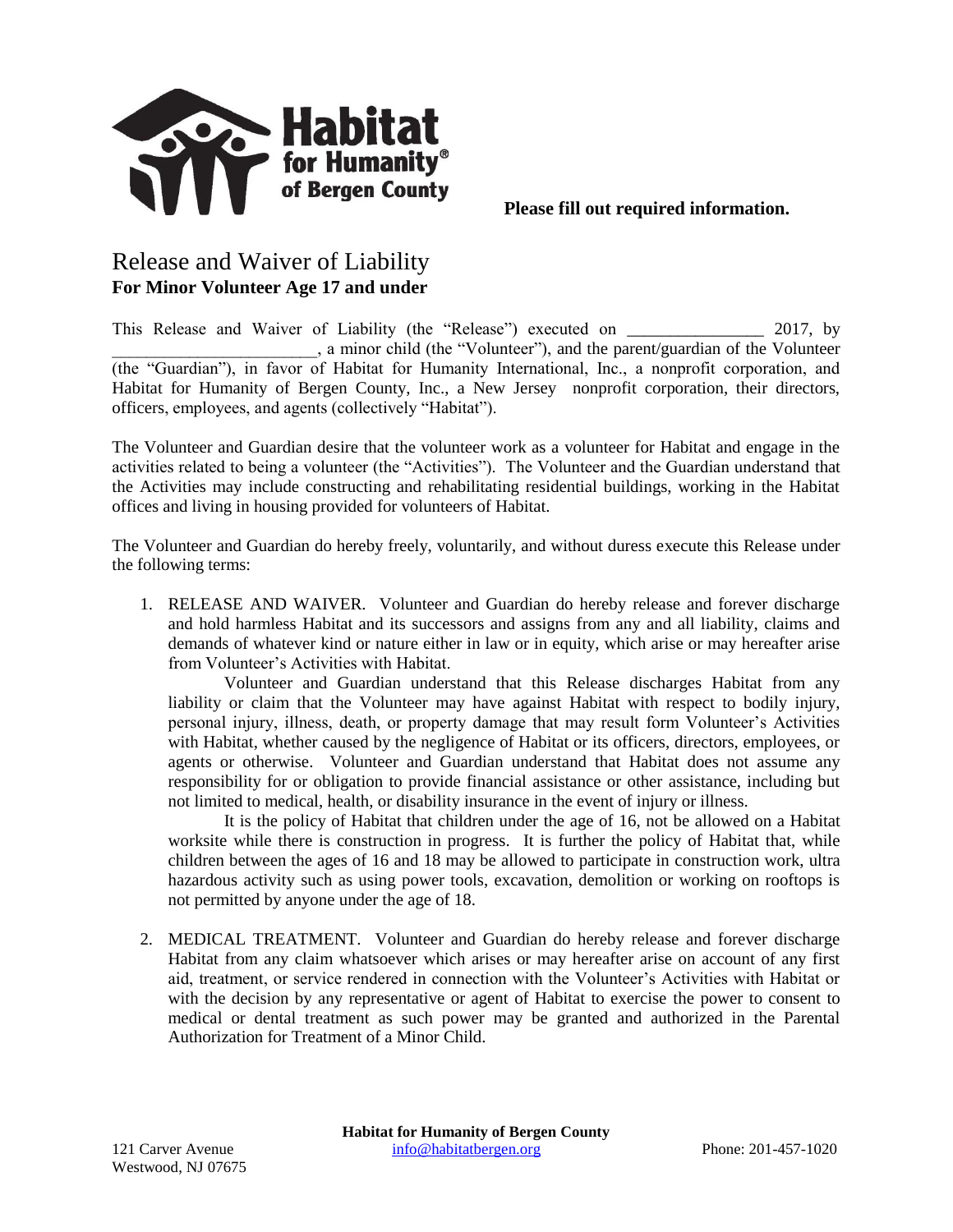3. ASSUMPTION OF THE RISK. The Volunteer and the Guardian understand that the Activities may include work that may be hazardous to the Volunteer, including, but not limited to, construction, loading and unloading, and transporting to and from the work sites.

Volunteer and Guardian hereby expressly and specifically assume the risk of injury or harm in the Activities and release Habitat from all liability for injury, illness, death, or property damage resulting from the Activities.

4. INSURANCE. The Volunteer and Guardian understand that, except as otherwise agreed to by Habitat in writing, Habitat does not carry or maintain health, medical, or disability insurance coverage for any Volunteer.

*Each Volunteer is expected and encouraged to obtain his or her own medical or health insurance coverage*

- 5. PHOTOGRAPHIC RELEASE. Volunteer and Guardian do hereby grant and convey unto Habitat all right, title, and interest in any and all photographic images and video or audio recordings made by Habitat during the Volunteer's Activities with Habitat, including, but not limited to, royalties, proceeds, or other benefits derived from such photographs or recordings.
- 6. OTHER. Volunteer and Guardian expressly agree that this Release is intended to be as broad and inclusive as permitted by the laws of the State of New Jersey, and that this Release shall be governed by and interpreted in accordance with the laws of the State of New Jersey. Volunteer and Guardian agrees that in the event that any clause or provision of this Release shall be held to be invalid by any court of competent jurisdiction, the invalidity of such clause or provision shall not otherwise affect the remaining provisions of this Release which shall continue to be enforceable.

IN WITNESS WHEREOF, Volunteer and Guardian have executed this Release as of the day and year first above written.

| <b>VOLUNTEER SIGNATURE:</b>   |                                                                                                                                                                                                                               |
|-------------------------------|-------------------------------------------------------------------------------------------------------------------------------------------------------------------------------------------------------------------------------|
| <b>VOLUNTEER NAME:</b>        | (Please print legibly)                                                                                                                                                                                                        |
| PARENT/GUARDIAN SIGNATURE:    |                                                                                                                                                                                                                               |
| <b>PARENT/ GUARDIAN NAME:</b> | (Please print legibly)                                                                                                                                                                                                        |
|                               | HOME ADDRESS: North and the set of the set of the set of the set of the set of the set of the set of the set of the set of the set of the set of the set of the set of the set of the set of the set of the set of the set of |
| CITY:                         | STATE: $ZIP:$                                                                                                                                                                                                                 |
|                               |                                                                                                                                                                                                                               |
|                               |                                                                                                                                                                                                                               |
|                               |                                                                                                                                                                                                                               |
| (If applicable)               |                                                                                                                                                                                                                               |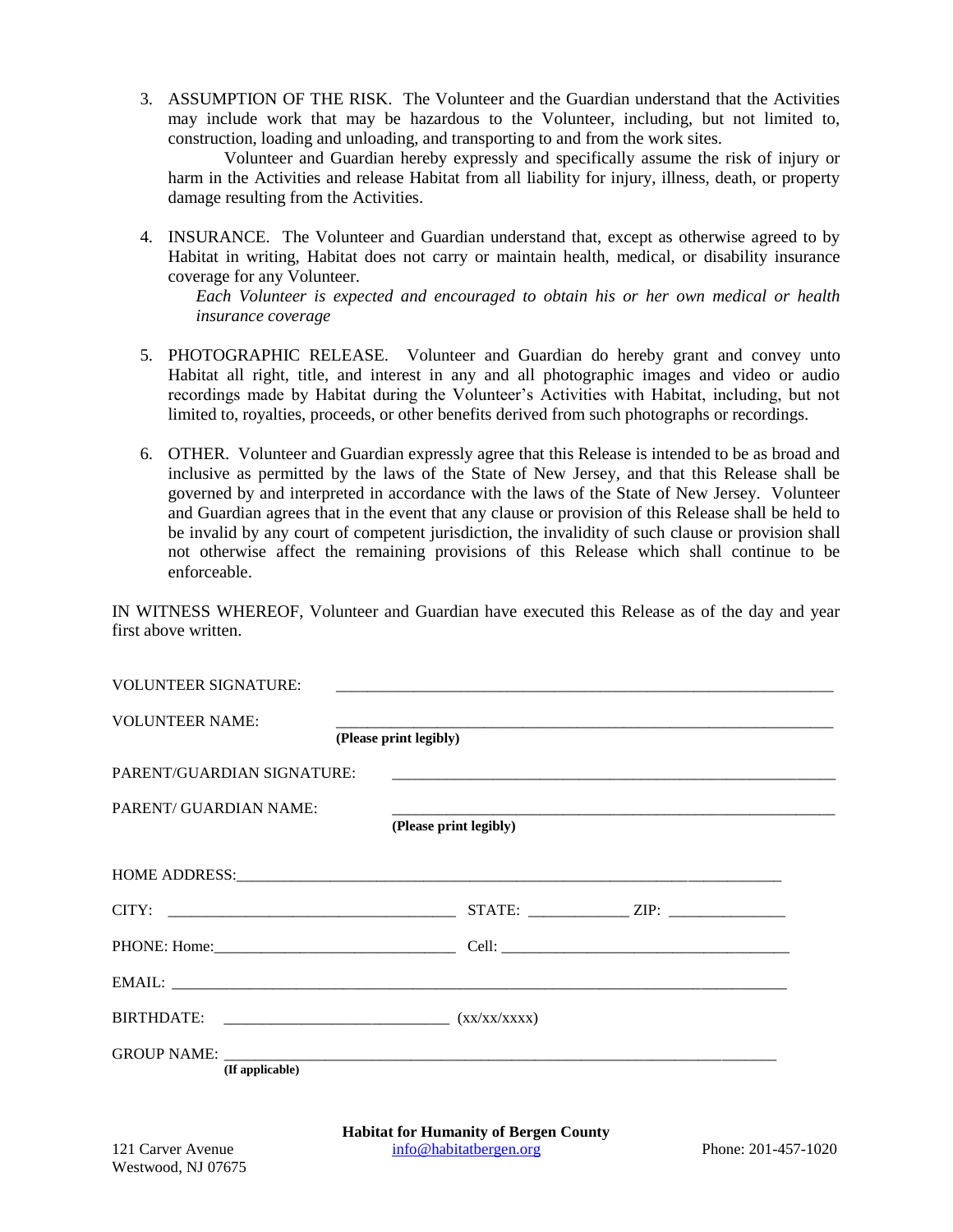#### **YOUTH VOLUNTEER ACKNOWLEDGEMENT**



I acknowledge receipt of the Habitat for a Humanity of Bergen County's Procedures for Construction Volunteers. I have read and understood the rules, regulations and suggestions contained in this booklet. I will comply with them as a condition of my volunteer work at the site.

I understand that my work as a volunteer on a Habitat construction site or project will expose me to risks of injury or illness. I understand and assume those risks and agree not to hold Habitat for Humanity of Bergen County Inc., its agents, employees or volunteers liable for such injury or illness.

PARENT/GUARDIAN SIGNATURE: \_\_\_\_\_\_\_\_\_\_\_\_\_\_\_\_\_\_\_\_\_\_\_\_\_\_\_\_\_\_\_\_\_\_\_\_\_\_\_\_\_\_\_\_\_\_\_\_\_\_\_\_\_\_\_\_\_\_\_\_\_

VOLUNTEER SIGNATURE:

### **THIS FORM MUST BE BROUGHT TO THE JOB SITE EACH AND EVERY TIME THE MINOR IS ON THE JOB SITE**

| <b>Volunteer Name:</b>                                                                 |                            |  |
|----------------------------------------------------------------------------------------|----------------------------|--|
|                                                                                        |                            |  |
|                                                                                        |                            |  |
|                                                                                        |                            |  |
|                                                                                        |                            |  |
|                                                                                        |                            |  |
|                                                                                        |                            |  |
|                                                                                        |                            |  |
|                                                                                        | Name of insurance carrier: |  |
|                                                                                        |                            |  |
|                                                                                        |                            |  |
| In case of Emergency, Contact:                                                         |                            |  |
|                                                                                        |                            |  |
|                                                                                        |                            |  |
|                                                                                        |                            |  |
| Please review and sign the reverse side and bring with you on the day of volunteering. |                            |  |

**Habitat for Humanity of Bergen County** 121 Carver Avenue [info@habitatbergen.org](mailto:info@habitatbergen.org) Phone: 201-457-1020